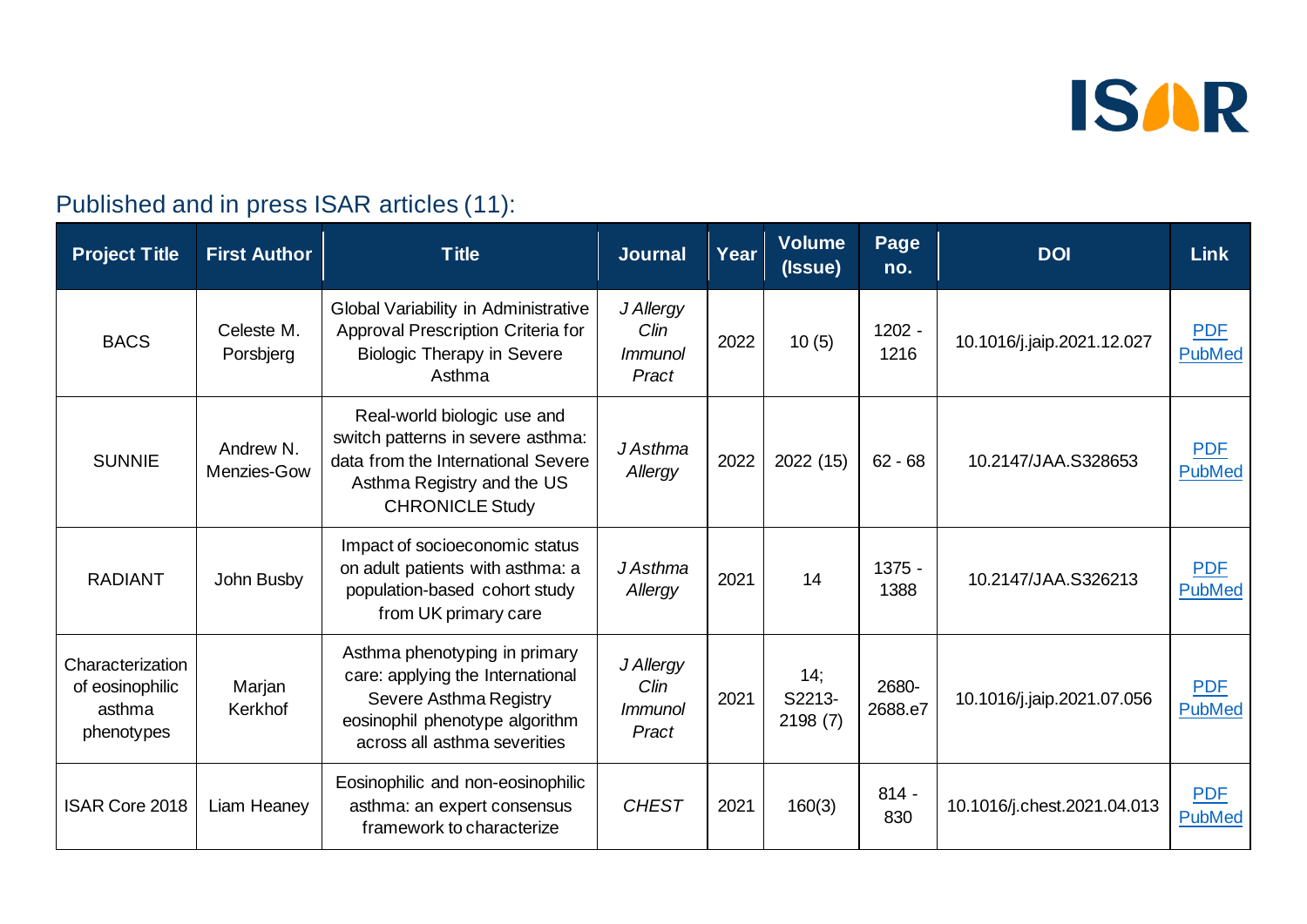| <b>Project Title</b>                    | <b>First Author</b>             | <b>Title</b>                                                                                                      | <b>Journal</b>                                  | Year | <b>Volume</b><br>(Issue) | Page<br>no.      | <b>DOI</b>                            | <b>Link</b>                 |
|-----------------------------------------|---------------------------------|-------------------------------------------------------------------------------------------------------------------|-------------------------------------------------|------|--------------------------|------------------|---------------------------------------|-----------------------------|
|                                         |                                 | phenotypes in a global real-life<br>severe asthma cohort                                                          |                                                 |      |                          |                  |                                       |                             |
| <b>BRISAR</b>                           | Eve Denton                      | Cluster analysis of inflammatory<br>biomarker expression in the<br>International Severe Asthma<br>Registry (ISAR) | J Allergy<br>Clin<br><i>Immunol</i><br>Pract    | 2021 | 9(7)                     | 2680-<br>2688.e7 | 10.1016/j.jaip.2021.02.059            | <b>PDF</b><br><b>PubMed</b> |
| <b>ISAR Hidden</b><br>Severe Asthma     | Dermot Ryan                     | Potential severe asthma hidden in<br>UK primary care                                                              | J Allergy<br>Clin<br><i>Immunol</i><br>Pract    | 2021 | 9(4)                     | 1612-<br>1623.e9 | 10.1016/j.jaip.2020.11.053            | <b>PDF</b><br><b>PubMed</b> |
| <b>ISAR Protocol</b>                    | J. Mark<br><b>FitzGerald</b>    | International severe asthma<br>registry (ISAR): protocol for a<br>global registry                                 | <b>BMC Med</b><br><b>Res</b><br><b>Methodol</b> | 2020 | 20(1)                    | 212              | 10.1186/s12874-020-01065-<br>$\Omega$ | <b>PDF</b><br><b>PubMed</b> |
| <b>ISAR Mission</b><br><b>Statement</b> | The ISAR<br><b>Study Group</b>  | International Severe Asthma<br><b>Registry: Mission Statement</b>                                                 | <b>CHEST</b>                                    | 2020 | 157(4)                   | 805-814          | 10.1016/j.chest.2019.10.051           | <b>PDF</b><br><b>PubMed</b> |
| <b>ISAR Global</b><br><b>Core 2017</b>  | Eileen Wang                     | Characterization of severe<br>asthma worldwide: data from the<br>International Severe Asthma<br>Registry (ISAR)   | <b>CHEST</b>                                    | 2020 | 157(4)                   | 790-804          | 10.1016/j.chest.2019.10.053           | <b>PDF</b><br><b>PubMed</b> |
| <b>ISAR Delphi</b>                      | Lakmini<br><b>Bulathsinhala</b> | Development of the International<br>Severe Asthma Registry (ISAR): a<br>modified Delphi study                     | J Allergy<br>Clin                               | 2019 | 7(2)                     | 578-<br>588.e2   | 10.1016/j.jaip.2018.08.016.           | <b>PDF</b><br><b>PubMed</b> |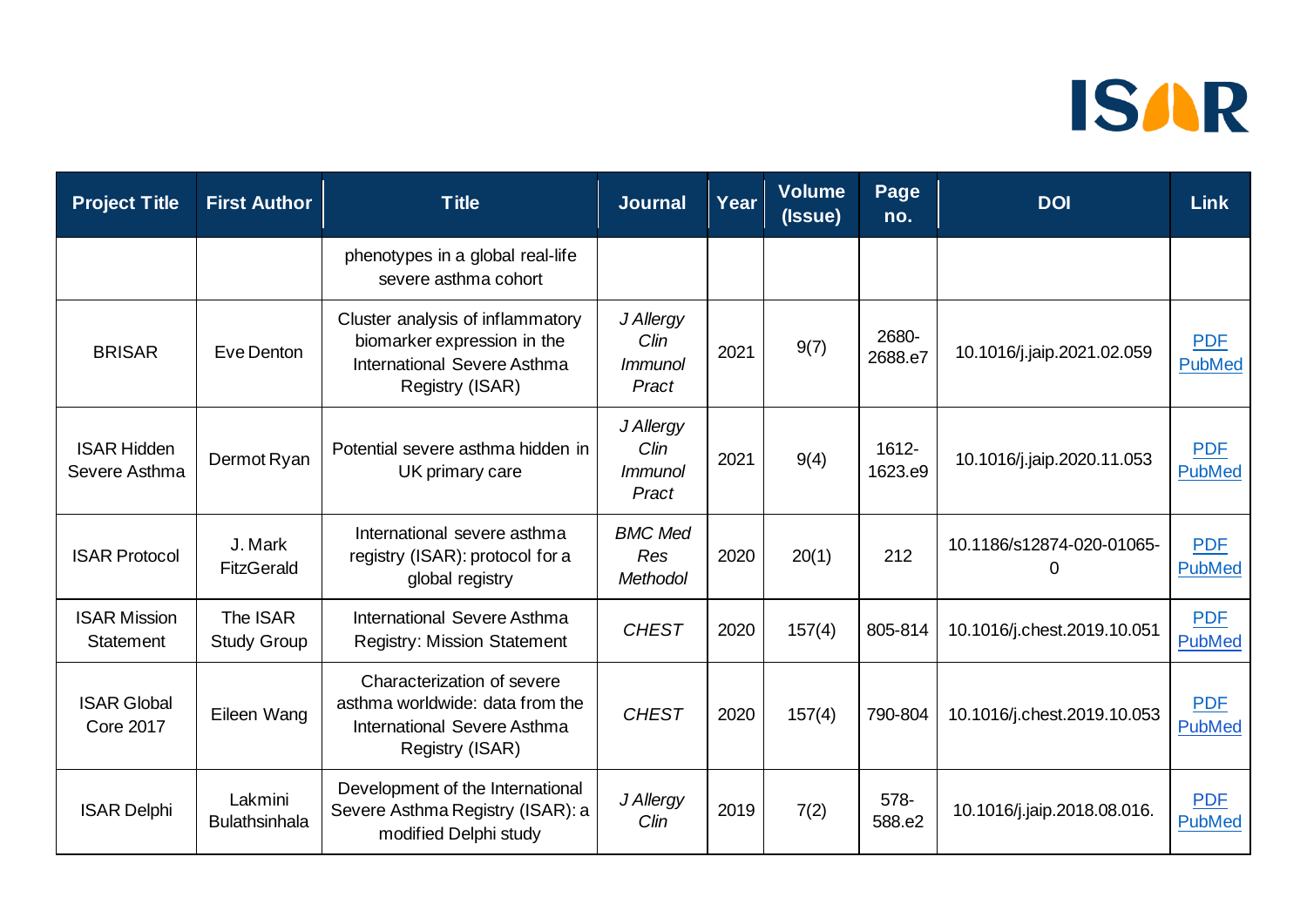

| <b>Project Title</b> | <b>First Author</b> | Title | <b>Journal</b>          | Year | Volume<br>(Issue) | Page<br>no. | <b>DOI</b> | <b>Link</b> |
|----------------------|---------------------|-------|-------------------------|------|-------------------|-------------|------------|-------------|
|                      |                     |       | <i>Immunol</i><br>Pract |      |                   |             |            |             |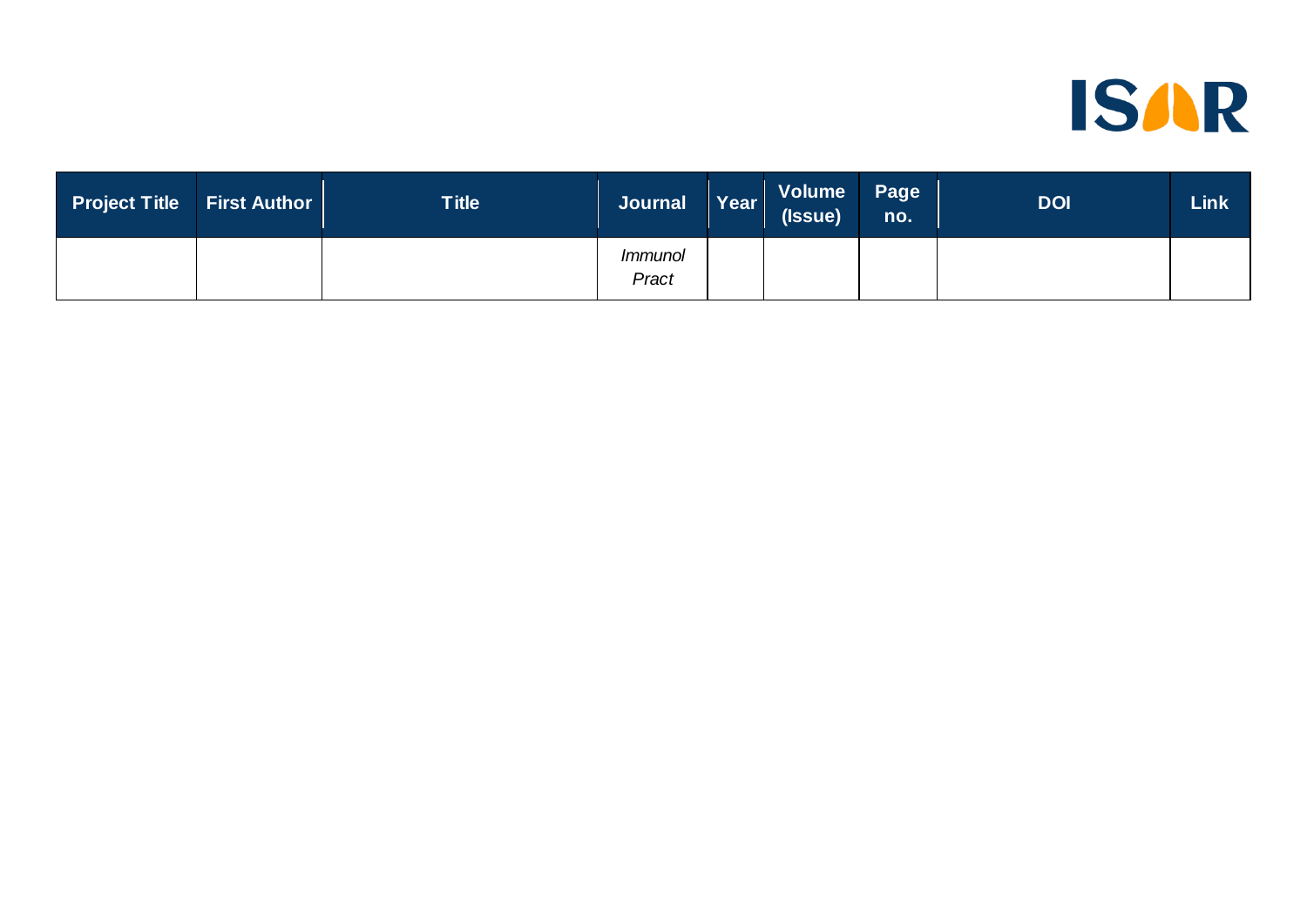

#### Accepted and Published ISAR abstracts (32):

| <b>Project Title</b>      | <b>First Author</b>     | <b>Title</b>                                                                                                          | <b>Congress</b><br><b>Presented</b>       | <b>Additional</b><br><b>Info</b> | <b>Type/Link</b>                 |
|---------------------------|-------------------------|-----------------------------------------------------------------------------------------------------------------------|-------------------------------------------|----------------------------------|----------------------------------|
| <b>GLITTER</b>            | Wenjia Chen             | Impact of Initiating Biologics In Patients on<br>Long-Term OCS Or Frequent Rescue<br><b>Steroids</b>                  | <b>ATS</b> International                  | $13 - 18$ May<br>2022,           | Abstract<br><b>Poster</b>        |
| <b>PRISM</b>              | Ghislaine<br>Scelo      | Prevalence of comorbidities in adults with<br>severe asthma: results from the International<br>Severe Asthma Registry | Conference 2022                           | San<br>Francisco                 | <b>Abstract</b><br><b>Poster</b> |
| <b>FIRE</b><br>(Phase II) | Nasloon Ali             | Comparative effectiveness of Anti-IL5 versus<br>Anti-IgE in patients eligible for both (FIRE)                         |                                           |                                  |                                  |
| <b>BEAM</b>               | Luis Perez-de-<br>Llano | Baseline characteristics of severe asthma<br>patients initiating biologic treatment worldwide                         | <b>ERS</b> International<br>Congress 2021 | Virtual                          | <b>Abstract</b><br>Poster        |
| <b>GLITTER</b>            | Wenjia Chen             | Characterisation of severe, steroid-dependent<br>asthma patients who initiate biologics versus<br>those who do not    |                                           |                                  | <b>Abstract</b><br><b>Poster</b> |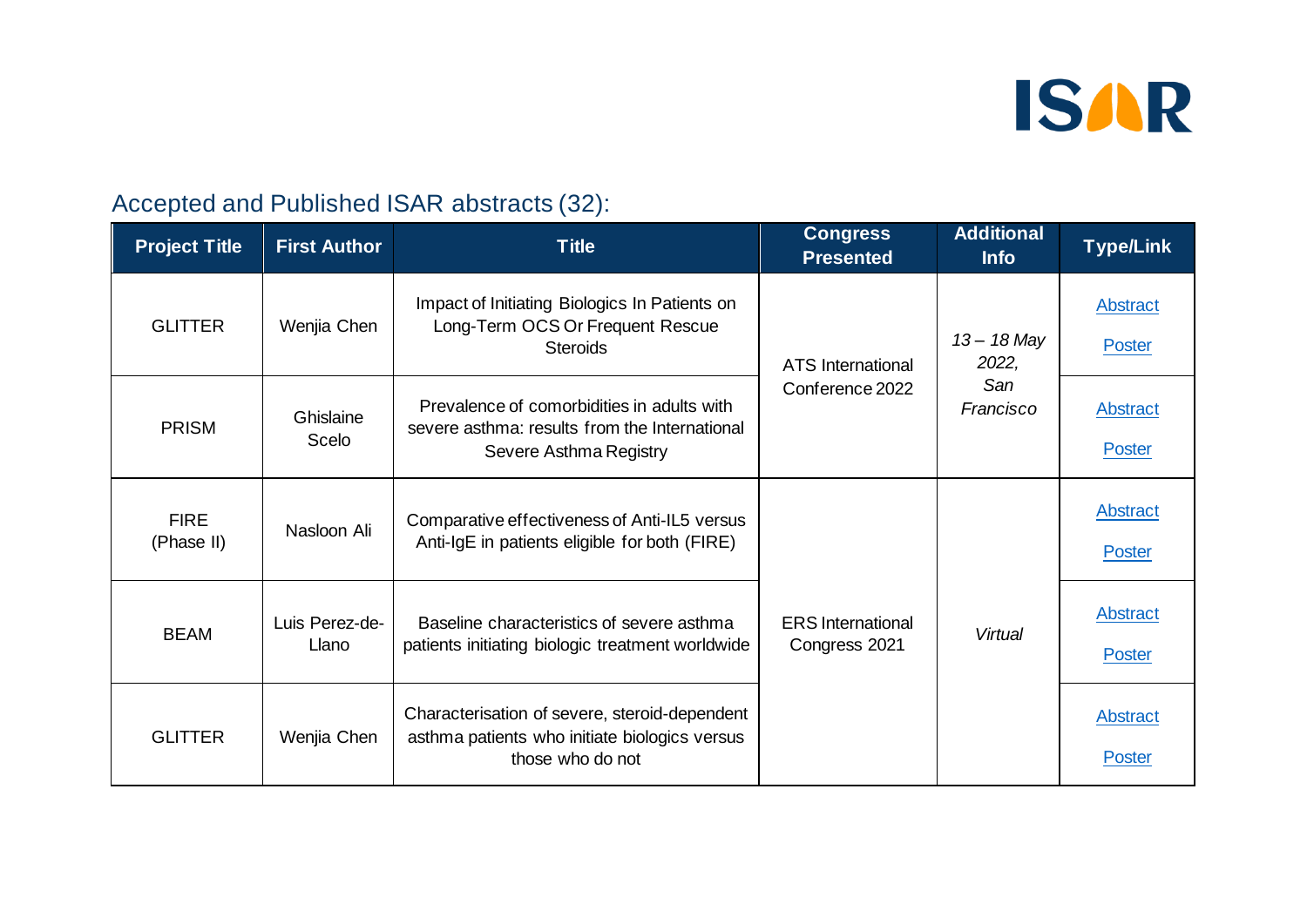| <b>Project Title</b>                              | <b>First Author</b>   | <b>Title</b>                                                                                                                                                                        | <b>Congress</b><br><b>Presented</b>       | <b>Additional</b><br><b>Info</b> | <b>Type/Link</b>                 |                    |
|---------------------------------------------------|-----------------------|-------------------------------------------------------------------------------------------------------------------------------------------------------------------------------------|-------------------------------------------|----------------------------------|----------------------------------|--------------------|
| <b>FIRE</b><br>(Phase I)                          | Mohsen<br>Sadatsafavi | Worldwide Characterization of Severe Asthma<br>Patients Eligible for both anti-IL-5 and anti-<br>IgE Biologic Therapy: data from the<br>International Severe Asthma Registry (ISAR) | <b>ATS</b> International<br>Congress 2021 | Virtual                          | Abstract<br>Poster               |                    |
| <b>BRISAR</b>                                     | Eve Denton            | Cluster analysis of inflammatory biomarker<br>expression in the International Severe Asthma<br>Registry (ISAR)                                                                      | <b>TSANZ 2021</b>                         | Virtual                          | Abstract<br><b>Slidedeck</b>     |                    |
| <b>ISAR Lung</b><br><b>Function</b><br>Trajectory | Shay<br>Soremekun     | Exacerbations Are Associated With Lung<br>Function Trajectory in a Broad Asthma<br>Population in England, Scotland, and Wales<br>1950-2019                                          | REG Summit 2021                           |                                  | Virtual                          | Abstract<br>Poster |
| Biologics in<br>Severe Asthma                     | Andrew<br>Menzies-Gow | <b>Biologic Utilisation Patterns: Data From The</b><br>International Severe Asthma Registry (ISAR)                                                                                  |                                           |                                  | Abstract<br><b>Poster</b>        |                    |
| Biologics in<br>Severe Asthma                     | Andrew<br>Menzies-Gow | Biologic Utilization Patterns: Data from the<br>International Severe Asthma Registry (ISAR)                                                                                         | <b>ATS</b> International<br>Congress 2020 | Virtual                          | <b>Abstract</b><br><b>Poster</b> |                    |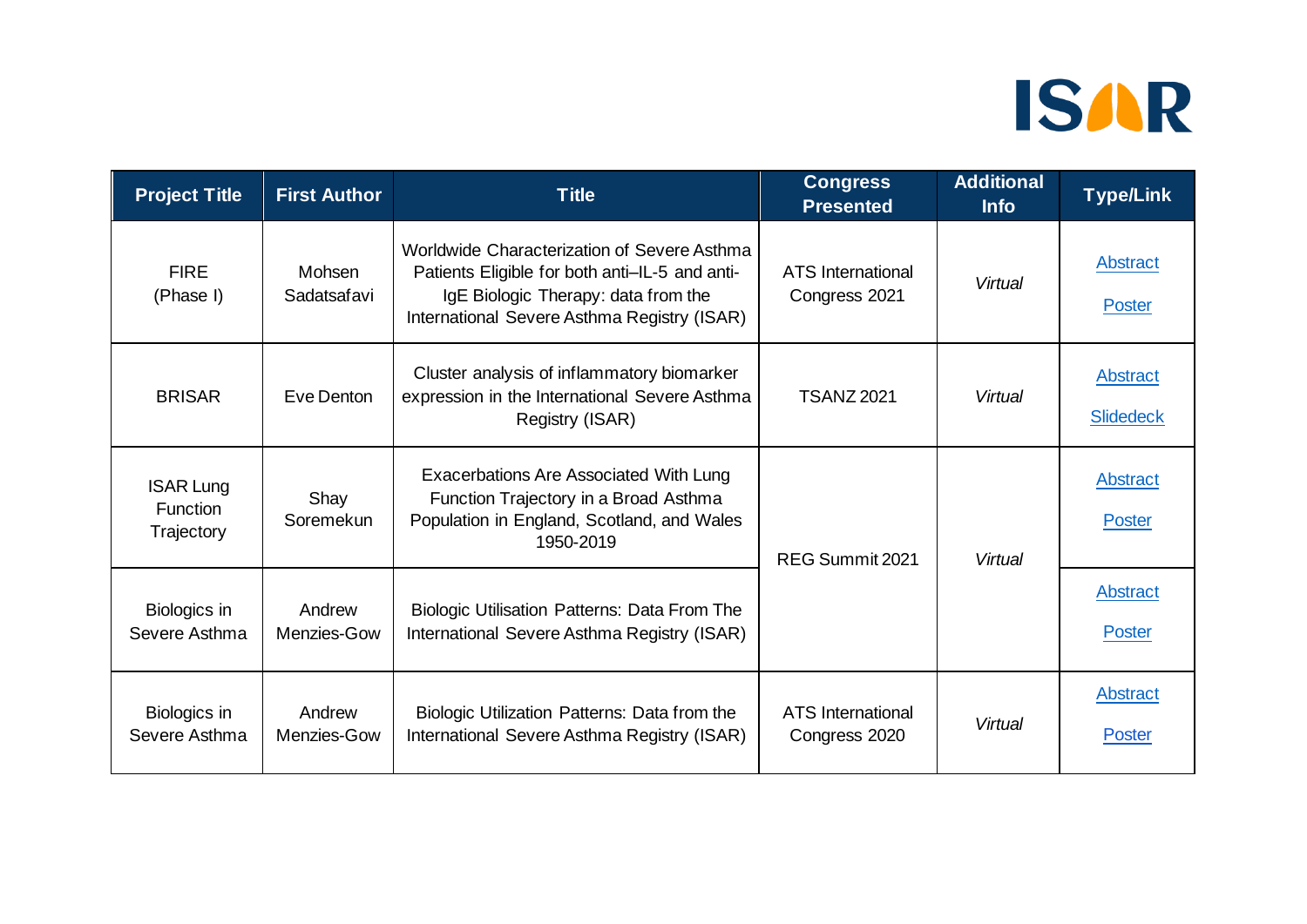| <b>Project Title</b>                              | <b>First Author</b>     | <b>Title</b>                                                                                                                                                                                    | <b>Congress</b><br><b>Presented</b>       | <b>Additional</b><br><b>Info</b> | <b>Type/Link</b>                 |
|---------------------------------------------------|-------------------------|-------------------------------------------------------------------------------------------------------------------------------------------------------------------------------------------------|-------------------------------------------|----------------------------------|----------------------------------|
| Biologics in<br>Severe Asthma                     | Andrew<br>Menzies-Gow   | Global Access for Biologics in the Treatment<br>of Severe Asthma: A Challenge to<br><b>Personalized Medicine</b>                                                                                | <b>ATS</b> International<br>Congress 2020 |                                  | Abstract<br><b>Poster</b>        |
| <b>ISAR Lung</b><br><b>Function</b><br>Trajectory | Shay<br>Soremekun       | The Impact of Exacerbation Burden on Lung<br>Function Trajectory in a Broad UK Asthma<br>Population: A Large Longitudinal Cohort<br>Study                                                       |                                           | Virtual                          |                                  |
| <b>BRISAR</b>                                     | Eve Denton              | Biomarker Relatability in the International<br>Severe Asthma Registry                                                                                                                           |                                           |                                  | Abstract<br><b>Poster</b>        |
| <b>ISAR Global</b><br><b>Core 2018</b>            | Luis Perez-de-<br>Llano | Characterization of Eosinophilic and Non-<br>Eosinophilic Severe Asthma Phenotypes and<br>Proportion of Patients with These Phenotypes<br>in the International Severe Asthma Registry<br>(ISAR) | <b>ATS</b> International<br>Congress 2020 | Virtual                          | <b>Abstract</b><br><b>Poster</b> |
| <b>ISAR Global</b><br><b>Core 2018</b>            | David Jackson           | A Global Survey of Blood Eosinophil<br>Distribution in Severe Asthma Patients: Data                                                                                                             |                                           |                                  | Abstract<br><b>Poster</b>        |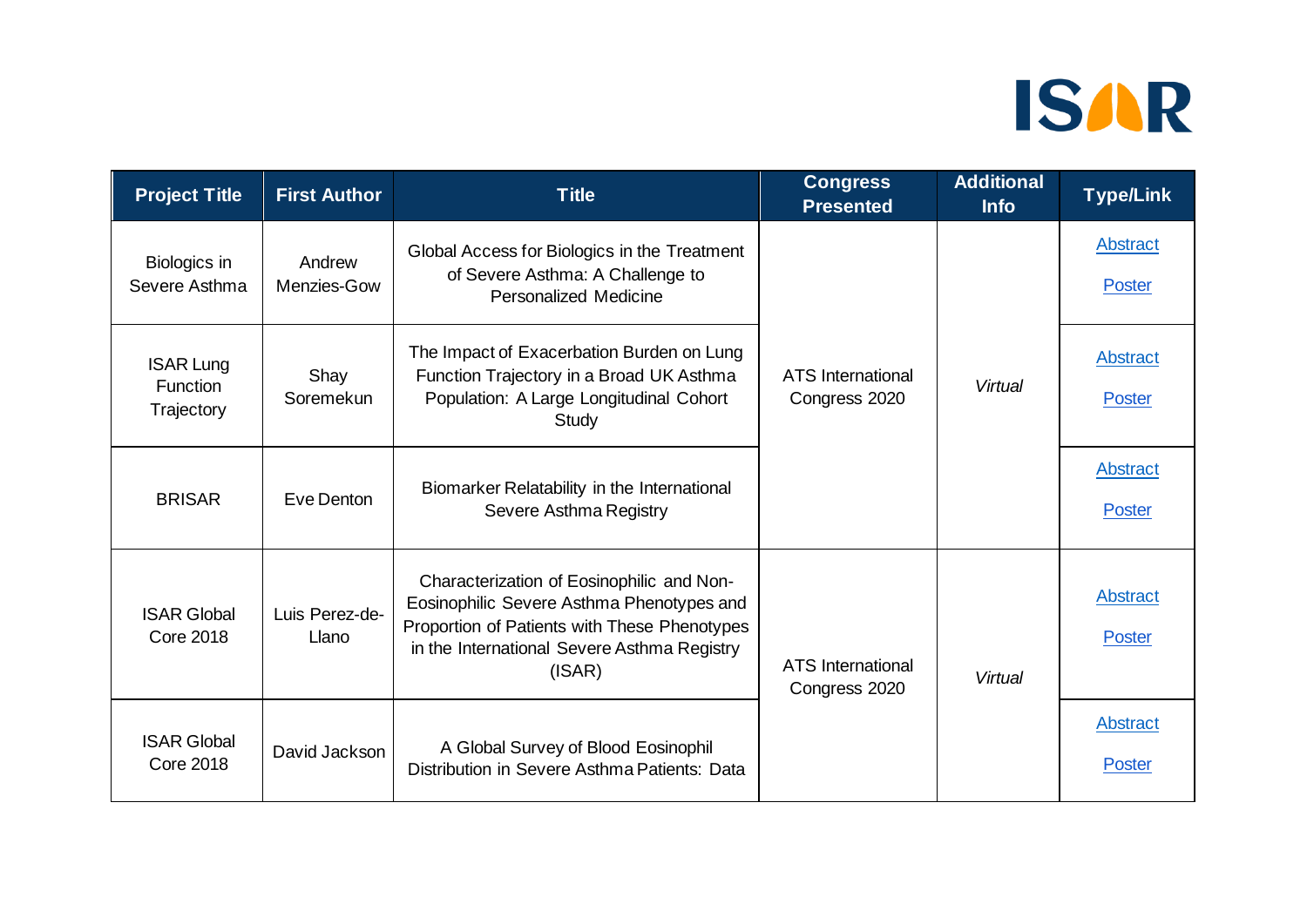| <b>Project Title</b>                   | <b>First Author</b>   | <b>Title</b>                                                                                                                                                          | <b>Congress</b><br><b>Presented</b> | <b>Additional</b><br><b>Info</b> | <b>Type/Link</b>      |
|----------------------------------------|-----------------------|-----------------------------------------------------------------------------------------------------------------------------------------------------------------------|-------------------------------------|----------------------------------|-----------------------|
|                                        |                       | from the International Severe Asthma<br>Registry (ISAR)                                                                                                               |                                     |                                  |                       |
| <b>BRISAR</b>                          | Eve Denton            | Cluster analysis according to biomarker<br>profile differentiates clinical subgroups in the<br>International Severe Asthma Registry (ISAR)                            | REG Summit 2020                     | Cancelled                        | <b>Abstract</b>       |
| Biologics in<br>Severe Asthma          | Andrew<br>Menzies-Gow | Demographic and Clinical Characteristics of<br>Patients with Severe Asthma who Continued,<br>Stopped or Switched Biologic Therapy                                     |                                     |                                  | Abstract              |
| <b>ISAR Global</b><br><b>Core 2018</b> | <b>Enrico Heffler</b> | The Demographic and Clinical Characteristics<br>of Eosinophilic and non-Eosinophilic<br>Phenotypes of Severe Asthma in International<br>Severe Asthma Registry (ISAR) | REG Summit 2020                     | Cancelled                        | <b>Abstract</b>       |
| <b>BRISAR</b>                          | Eve Denton            | ISAR: Overlap of biomarkers                                                                                                                                           | <b>WAC 2019</b>                     | 12-14 Dec.<br>Lyon, France       | Oral<br>Communication |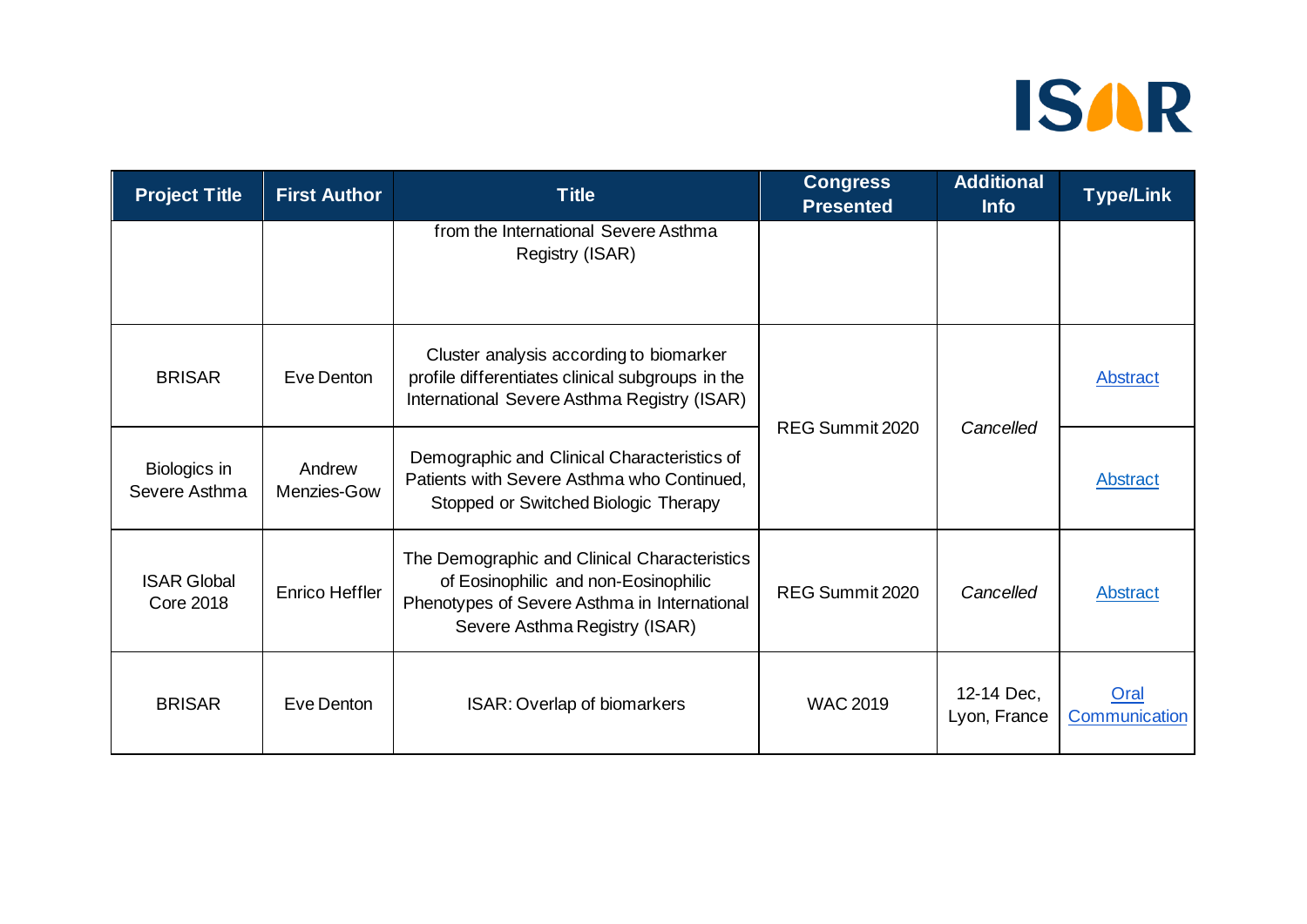| <b>Project Title</b>                   | <b>First Author</b>       | <b>Title</b>                                                                                                                                      | <b>Congress</b><br><b>Presented</b>       | <b>Additional</b><br><b>Info</b>   | <b>Type/Link</b>                   |
|----------------------------------------|---------------------------|---------------------------------------------------------------------------------------------------------------------------------------------------|-------------------------------------------|------------------------------------|------------------------------------|
| <b>ISAR Protocol</b>                   | David Price               | International Severe Asthma Registry (ISAR):<br>protocol for a global registry                                                                    | <b>APSR Congress</b>                      | 14-17 Nov,                         | Oral<br>Presentation               |
| <b>ISAR Global</b><br><b>Core 2017</b> | Takashi<br>Iwanaga        | Demographic and Clinical Characteristics of<br>Patients with Severe asthma in Japan and<br>South Korea                                            | 2019                                      | Hanoi,<br>Vietnam                  | Oral<br>Presentation               |
| <b>ISAR Global</b><br><b>Core 2017</b> | Michael E.<br>Wechsler    | Epidemiology of lung function in a global<br>severe asthma population                                                                             | <b>ERS</b> International<br>Congress 2019 | 28 Sep-02<br>Oct, Madrid,<br>Spain | <b>Poster</b>                      |
| <b>ISAR Hidden</b><br>Severe Asthma    | <b>Heath Heatley</b>      | Protocol to identify potential severe asthma in<br>UK primary care                                                                                | <b>ERS</b> International<br>Congress 2019 | 28 Sep-02<br>Oct, Madrid,<br>Spain | <b>Poster</b>                      |
| <b>ISAR Inventory</b>                  | <b>Neva</b><br>Eleangovan | Comparison of data fields captured by<br>regional severe asthma registries participating<br>in the International Severe Asthma Registry<br>(ISAR) | <b>EAACI Congress</b><br>2019             | 01-05 June,<br>Lisbon,<br>Portugal | <b>Poster</b><br><b>Discussion</b> |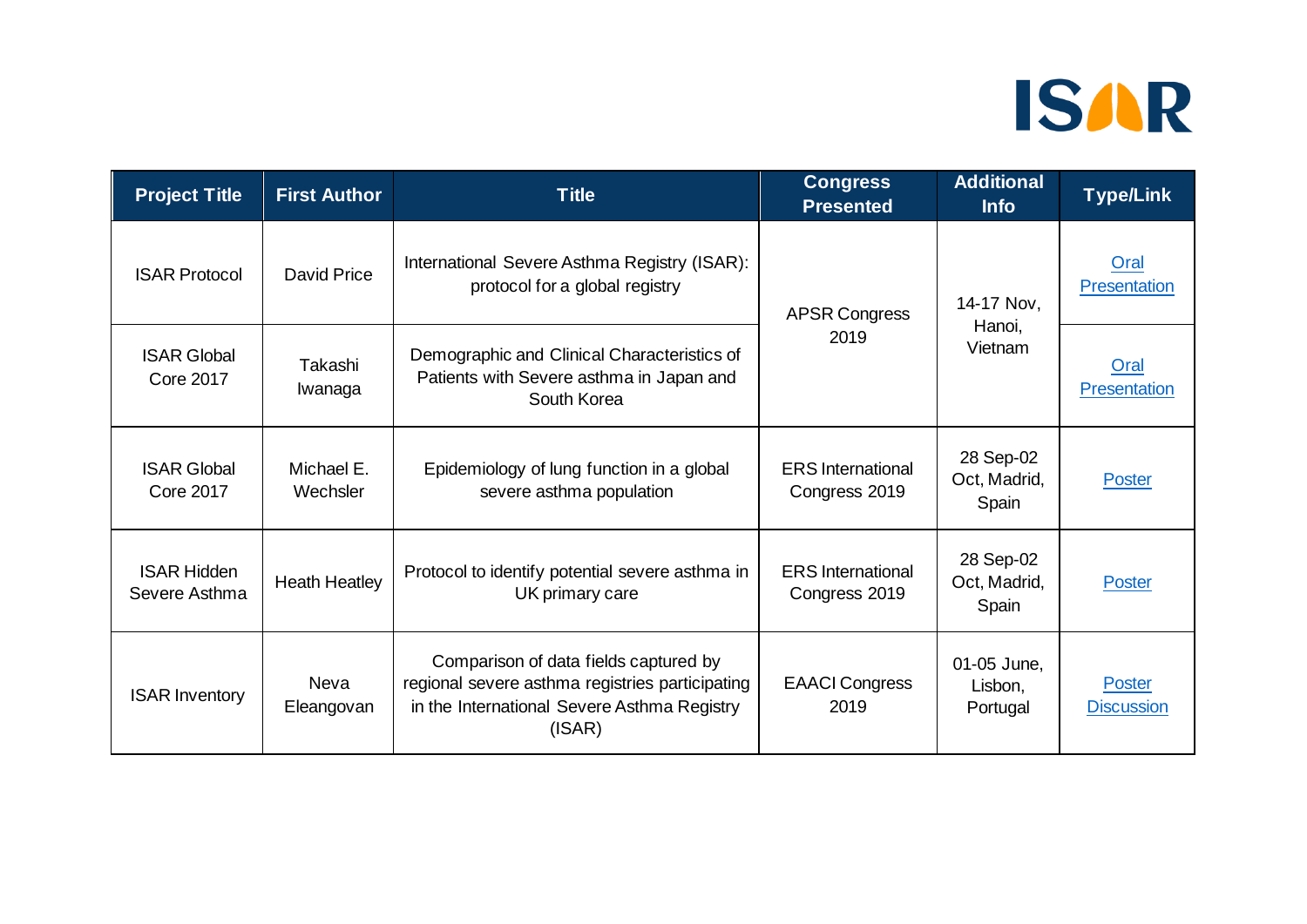| <b>Project Title</b>                                                              | <b>First Author</b>             | <b>Title</b>                                                                                                                                                                 | <b>Congress</b><br><b>Presented</b>             | <b>Additional</b><br><b>Info</b>    | <b>Type/Link</b>                 |
|-----------------------------------------------------------------------------------|---------------------------------|------------------------------------------------------------------------------------------------------------------------------------------------------------------------------|-------------------------------------------------|-------------------------------------|----------------------------------|
| <b>ISAR Mission</b><br><b>Statement</b>                                           | Giorgio Walter<br>Canonica      | International Severe Asthma Registry (ISAR):<br>mission statement                                                                                                            |                                                 |                                     | Poster                           |
| <b>ISAR Mission</b><br>Statement                                                  | <b>David Price</b>              | International Severe Asthma Registry (ISAR):<br>the story so far                                                                                                             | <b>ATS</b> International<br>Conference 2019     | 17-22 May,<br>Dallas,<br>Texas, USA | <b>Thematic</b><br><b>Poster</b> |
| <b>ISAR Global</b><br><b>Core 2017</b>                                            | David Price                     | Cross-country comparison of demographic<br>and clinical characteristics of patients<br>managed in severe asthma services across<br>UK, USA, Australia, South Korea and Italy | <b>ATS</b> International<br>Conference 2019     | 17-22 May,<br>Dallas,<br>Texas, USA | <b>Thematic</b><br><b>Poster</b> |
| <b>ISAR Global</b><br><b>Core 2017</b>                                            | Lakmini<br><b>Bulathsinhala</b> | Overlap of biomarkers and T2 comorbidities in<br>an international severe asthma population                                                                                   | REG Summit 2019                                 | 28-30 March,<br>Athens,<br>Greece   | <b>Poster</b>                    |
| International<br>Severe Asthma<br>Registry: a real-<br>life data capture<br>model | Lakmini<br><b>Bulathsinhala</b> | International Severe Asthma Registry: a real-<br>life data capture model                                                                                                     | <b>XXIV World</b><br>Congress of Asthma<br>2018 | 3-6 Oct,<br>Tokyo, Japan            | Abstract<br><b>Poster</b>        |